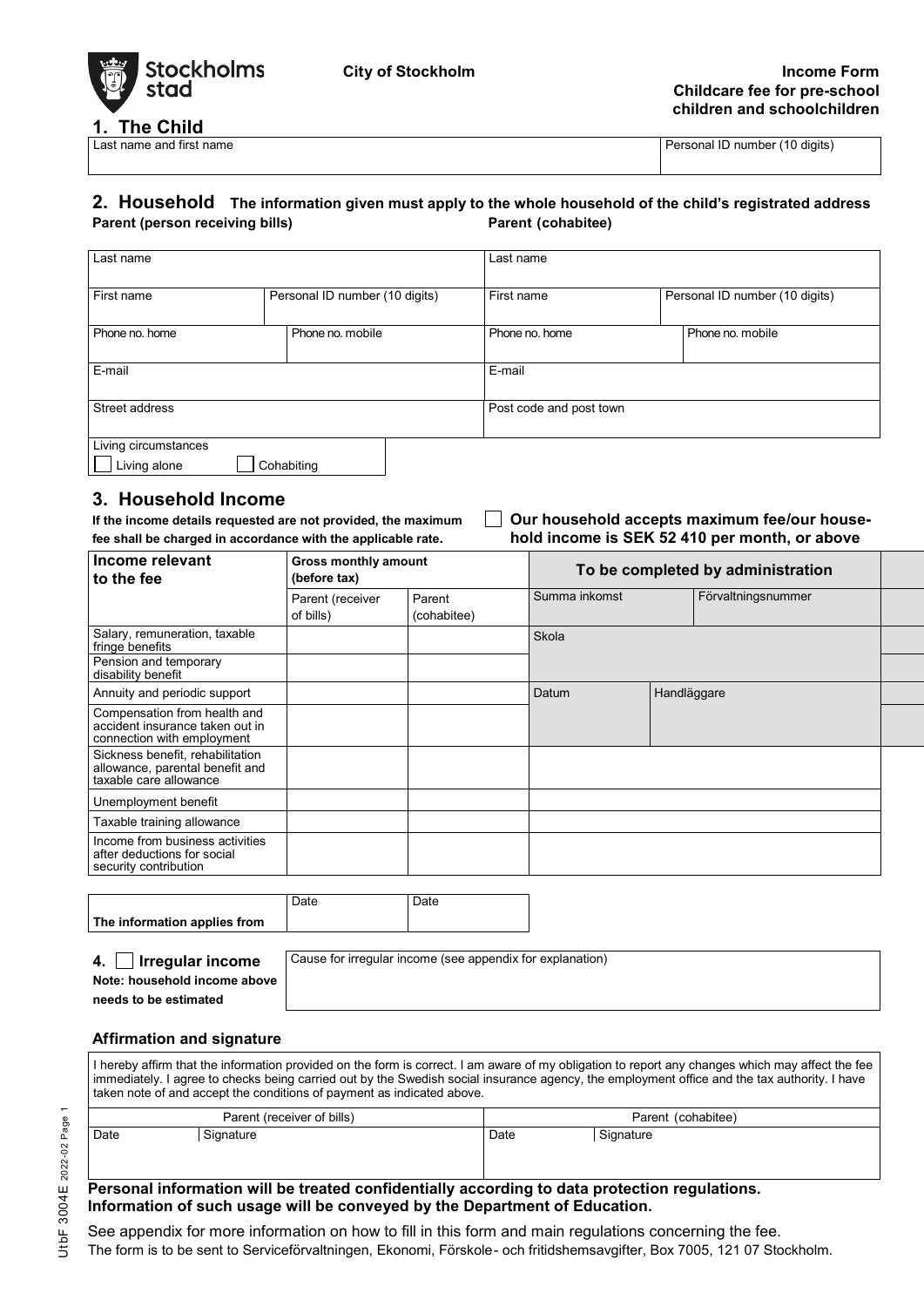## **Childcare fee for pre-school children and schoolchildren**

#### **Full-time rates**

Full-time rates apply to children in the ages of 1-3, who are in childcare for more than 30 hours a week.

| Child $1$ : | 3\% of household income | up to maximum a fee of 1 572 kr/month |
|-------------|-------------------------|---------------------------------------|
| Child $2$ : | 2% of household income  | up to maximum a fee of 1 048 kr/month |
| Child 3:    | 1\% of household income | up to maximum a fee of 524 kr/month   |

#### **Part-time rates**

A written agreement on a child's part-time stay is drawn with the municipal administration or the childcare organizer. Part-time rates apply to:

- Children in the ages of 1-3 who are in childcare for less than 30 hours a week.
- Children in the ages of 3-5 who are in childcare for more than 15 hours a week. The fee will be adjusted to part-time rate from August, the year that the child turns 3 years old.
- Schoolchildren in childcare.

| Child 1:   | 2% of household income  | up to maximum a fee of 1 048 kr/month |
|------------|-------------------------|---------------------------------------|
| Child $2:$ | 1\% of household income | up to maximum a fee of 524 kr/month   |
| Child $3:$ | 1\% of household income | up to maximum a fee of 524 kr/month   |

*The youngest child in the household is deemed to be the first child, with the second youngest being the second child and so on. Child 4 and following will not receive a fee.*

## **How to fill in the form**

#### **1. The Child**

Name and personal ID number of the child that the form applies to, needs to be provided. If it applies to more than one child in the household, information on the youngest child is requested.

### **2. Household**

The household, where the child is registrated, is to provide with their contact information. Household entitles people who are married or living in marriage-like conditions in the same address as the child, regardless if one is a parent to the child or not. It is important that a mobile number and/or e-mail address is provided. In regards to your fee, administration will contact you at first hand through text messaging and e-mail.

#### **3. Household income**

Income relevant to the fee includes salary before tax and other taxable income from employment, as well as surplus income from business activities in accordance with the Swedish Income Tax Act (SFS 1999:1229). Taxfree income such as housing benefits, child benefit and social security is not relevant to the fee and does not have to be specified.

If there are two adults living in the household, then both should specify their income in the form as a basis for calculating the fee. It is important that the date from which the income started, or starts to apply, is specified.

#### **4. Irregular Income**

This box should be marked if the household has a very irregular income which is difficult to predict on a monthly basis. Examples of irregular income could be from self-employment or zero-hour contracts.

Household income should still be estimated on a preliminary basis, over a maximum of 12 months and should always be specified as a monthly income. This preliminary income will subsequently be verified. New income information is to be provided as soon as determined.